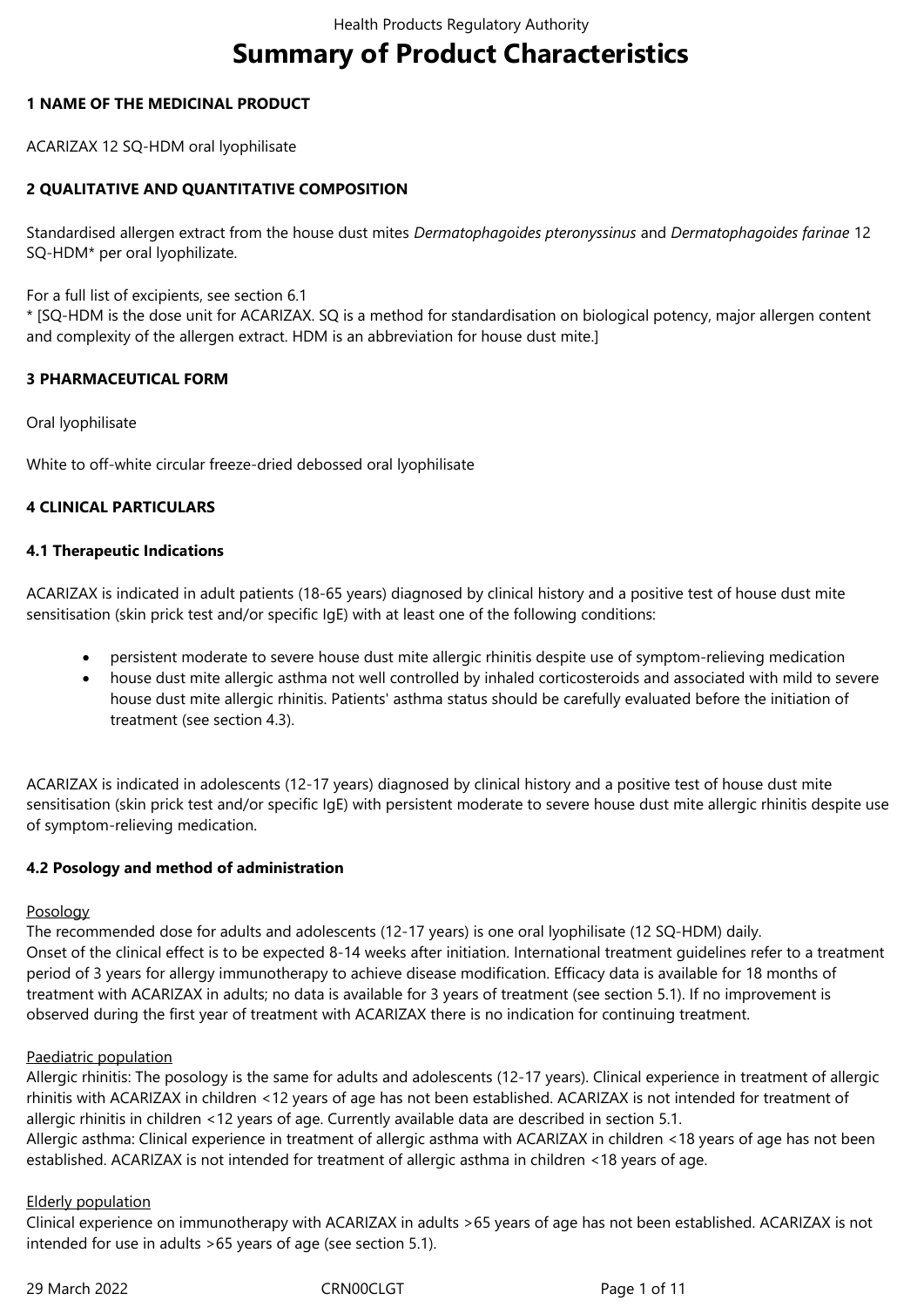## Method of administration

ACARIZAX treatment should be initiated by physicians with experience in treatment of allergic diseases.

The first oral lyophilisate should be taken under medical supervision and the patient should be monitored for at least half an hour, to enable discussion and possible treatment of any immediate side effects.

ACARIZAX is an oral lyophilisate. The oral lyophilisate should be taken with dry fingers from the blister unit immediately after opening the blister and placed under the tongue, where it will disperse. Swallowing should be avoided for approximately 1 minute. Food and beverage should not be taken for the following 5 minutes.

If treatment with ACARIZAX is interrupted for a period up to 7 days, treatment can be resumed by the patient. If the treatment is interrupted for more than 7 days it is recommended to contact a physician before resuming the treatment.

# **4.3 Contraindications**

Hypersensitivity to any of the excipients(for a full list of excipients, see section 6.1).

Patients with FEV<sub>1</sub> < 70% of predicted value (after adequate pharmacological treatment) at initiation of treatment.

Patients who have experienced a severe asthma exacerbation within the last 3 months.

In patients with asthma and experiencing an acute respiratory tract infection, initiation of ACARIZAX treatment should be postponed until the infection has resolved.

Patients with active or poorly controlled autoimmune diseases, immune defects, immunodeficiencies, immunosuppression or malignant neoplastic diseases with current disease relevance.

Patients with acute severe oral inflammation or oral wounds (see section 4.4).

# **4.4 Special warnings and precautions for use**

## Asthma

Asthma is a known risk factor for severe systemic allergic reactions.

Patients should be advised that ACARIZAX is not intended to treat acute asthma exacerbations. In the event of an acute asthma exacerbation, a short-acting bronchodilator should be used. If patients find short-acting bronchodilator treatment ineffective or they need more inhalations than usual, medical attention must be sought.

Patients must be informed of the need to seek medical attention immediately if their asthma deteriorates suddenly. ACARIZAX should initially be used as add on therapy and not as a substitute of pre-existing asthma medication. Abrupt discontinuation of asthma controller medication after initiation of ACARIZAX treatment is not recommended. Reductions in asthma controller medication should be performed gradually under the supervision of a physician according to asthma management guidelines.

# Severe systemic allergic reactions

Treatment should be discontinued and a physician should be contacted immediatelyin case of severe systemic allergic reactions, severe asthma exacerbation, angioedema, difficulty in swallowing, difficulty in breathing, changes in voice, hypotension or feeling of fullness in the throat. The onset of systemic symptoms may include flushing, pruritus, sense of heat, general discomfort and agitation/anxiety.

One option for treating severe systemic allergic reactions is adrenaline. The effects of adrenaline may be potentiated in patients treated with tricyclic antidepressants, mono amino oxidase inhibitors (MAOIs) and/or COMT inhibitors with possible fatal consequences. The effects of adrenaline may be reduced in patients treated with beta-blockers.

Patients with cardiac disease may be at increased risk in case of systemic allergic reactions. Clinical experience in treatment with ACARIZAX of patients with cardiac disease is limited.

This should be taken into consideration prior to initiating allergy immunotherapy.

Initiation of ACARIZAX in patients who have previously had a systemic allergic reaction to subcutaneous house dust mite immunotherapy should be carefully considered, and measures to treat potential reactions should be available. This is based on post-marketing experience from a corresponding sublingual tablet product for grass pollen immunotherapy which indicates that the risk of a severe allergic reaction may be increased for patients who have previously experienced a systemic allergic reaction to subcutaneous grass pollen immunotherapy.

# Oral inflammation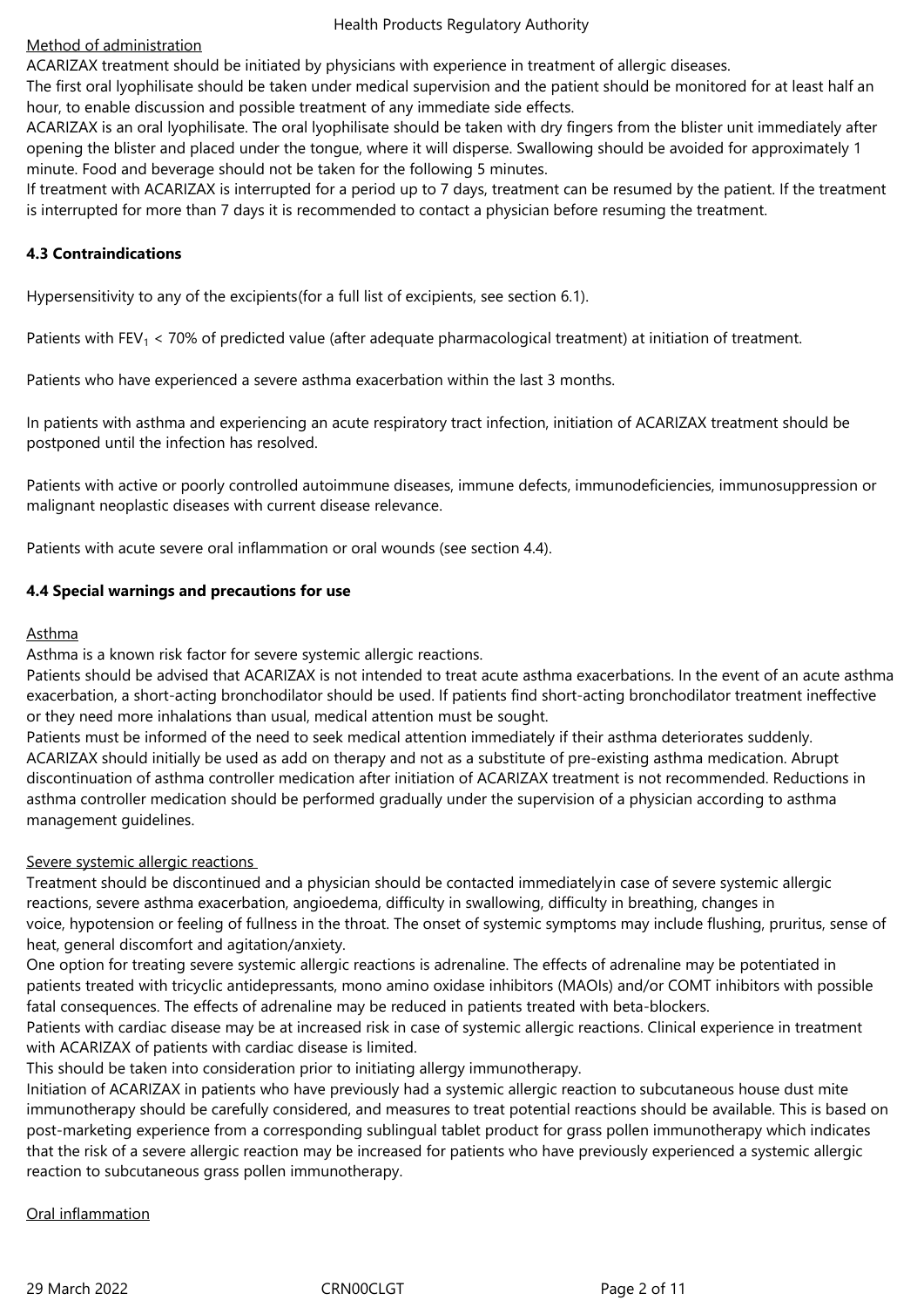In patients with severe oral inflammation (e.g. oral lichen planus, mouth ulcers or thrush), oral wounds or following oral surgery, including dental extraction, or following tooth loss, initiation of ACARIZAX treatment should be postponed and ongoing treatment should be temporarily interrupted to allow healing of the oral cavity.

#### Local Allergic Reactions

When treated with ACARIZAX the patient is exposed to the allergen that causes the allergic symptoms. Therefore, local allergic reactions are to be expected during the treatment period. These reactions are usually mild or moderate; however, more severe oropharyngeal reactions mayoccur. If the patient experiences significant local adverse reactions from the treatment, anti-allergic medication (e.g. antihistamines) should be considered.

#### Eosinophilic oesophagitis

Cases of eosinophilic oesophagitis have been reported in association with ACARIZAX treatment. In patients with severe or persisting gastro-oesophageal symptoms such as dysphagia or dyspepsia, ACARIZAX should be interrupted and medical evaluation must be sought.

## Autoimmune diseases in remission

Limited data is available on treatment with allergy immunotherapy in patients with autoimmune diseases in remission. ACARIZAX should therefore be prescribed with caution in these patients.

#### Food allergy

ACARIZAX may contain trace amounts of fish protein. Available data have not indicated an increased risk of allergic reactions in patients with fish allergy.

This medicine contains less than 1 mmol sodium (23 mg) per dose, that is to say essentially 'sodium-free'.

## **4.5 Interaction with other medicinal products and other forms of interactions**

No interaction trials have been conducted in humans and no potential drug interactions have been identified from any source. Concomitant therapy with symptomatic anti-allergic medications may increase the tolerance level of the patient to immunotherapy. This should be considered at discontinuation of such medications.

#### **4.6 Fertility, pregnancy and lactation**

#### **Pregnancy**

There is no data on the clinical experience for the use of ACARIZAX in pregnant women. Animal studies do not indicate increased risk to the foetus. Treatment with ACARIZAX should not be initiated during pregnancy. If pregnancy occurs during treatment, the treatment may continue after evaluation of the general condition (including lung function) of the patient and reactions to previous administration of ACARIZAX. In patients with pre-existing asthma close supervision during pregnancy is recommended.

#### Lactation

No clinical data are available for the use of ACARIZAX during lactation. No effects on the breastfed infants are anticipated.

## Fertility

There is no clinical data with respect to fertility for the use of ACARIZAX. In a repeat dose toxicity study in mice no effects were observed in the reproductive organs of both genders.

## **4.7 Effects on ability to drive and use machines**

Treatment with ACARIZAX has no or negligible influence on the ability to drive or use machines.

## **4.8 Undesirable effects**

## *Summary of the safety profile*

Subjects taking ACARIZAX should primarily expect mild to moderate local allergic reactions to occur within the first few days and subsiding again with continued treatment (1-3 months) (see section 4.4). For the majority of events, the reaction should be expected to start within 5 minutes after intake of ACARIZAX on each day of occurrence and abate after minutes to hours. More severe oropharyngeal allergic reactions may occur (see section 4.4).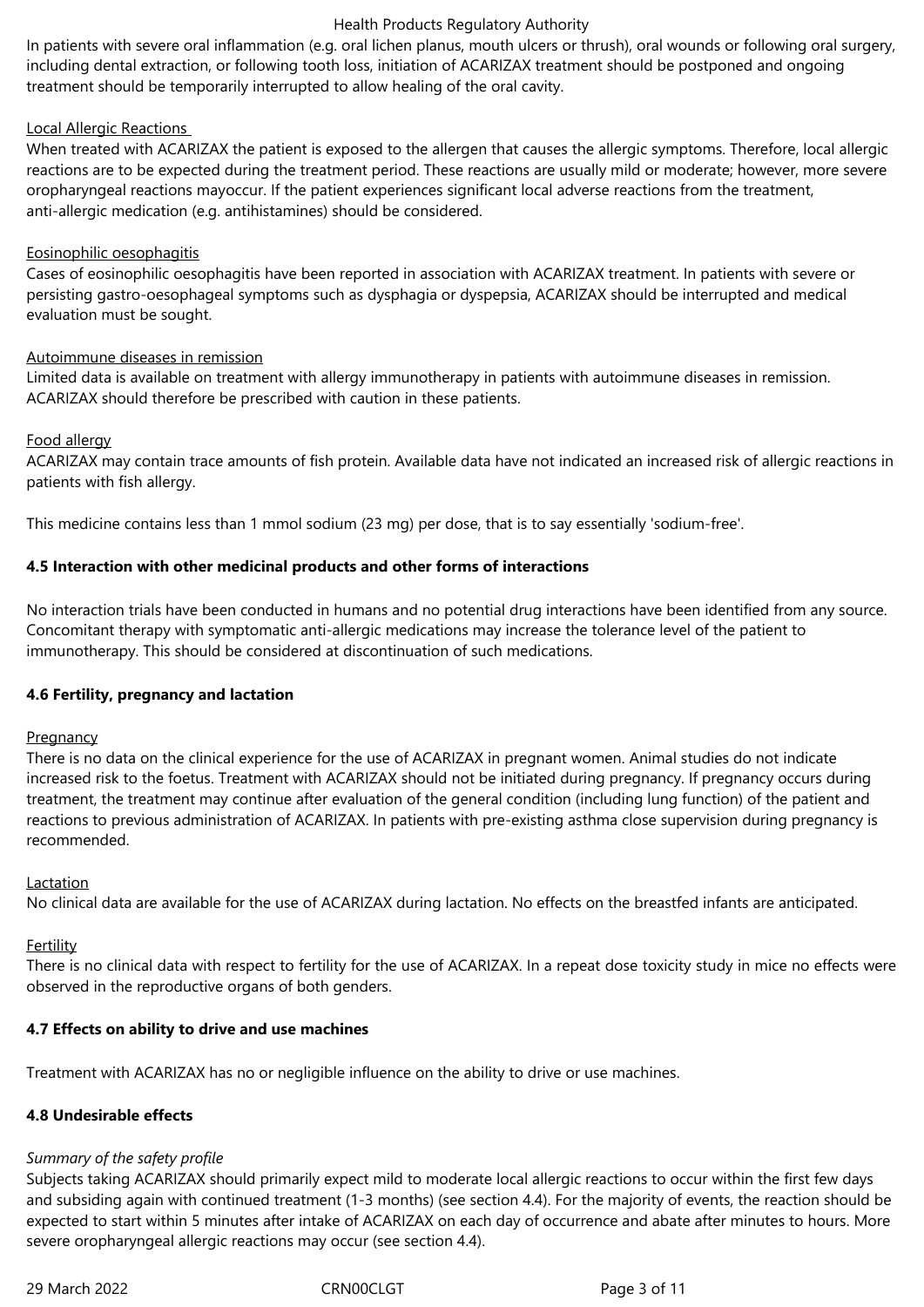Isolated cases of severe acute worsening of asthma symptoms have been reported. Patients with known risk factors should not initiate treatment with ACARIZAX (see section 4.3).

#### *Tabulated list of adverse reactions*

The following table of adverse reactions is based on data from placebo-controlled clinical trials investigating ACARIZAX in adult and adolescent patients with house dust mite allergic rhinitis and/or allergic asthma and spontaneous reporting. Adverse reactions are divided into groups according to the MedDRA convention frequencies: Very common (≥1/10), common (≥1/100 to <1/10), uncommon (≥1/1,000 to <1/100), rare (≥1/10,000 to <1/1,000), very rare (<1/10,000).

| <b>System Organ Class</b>                            | <b>Frequency</b> | <b>Adverse Drug Reaction</b>                            |  |  |
|------------------------------------------------------|------------------|---------------------------------------------------------|--|--|
| Infections and infestations                          | Very common      | Nasopharyngitis                                         |  |  |
|                                                      | Common           | Bronchitis, pharyngitis, rhinitis, sinusitis            |  |  |
|                                                      | <b>Uncommon</b>  | Laryngitis                                              |  |  |
| Immune system disorders                              | <b>Uncommon</b>  | Anaphylactic reaction                                   |  |  |
| Nervous system disorders                             | <b>Common</b>    | Dysgeusia                                               |  |  |
|                                                      | <b>Uncommon</b>  | Dizziness, paraesthesia                                 |  |  |
| Eye Disorders                                        | <b>Common</b>    | Eye pruritus                                            |  |  |
|                                                      | <b>Uncommon</b>  | Conjunctivitis allergic                                 |  |  |
| Ear and labyrinth disorders                          | Very common      | Ear pruritus                                            |  |  |
|                                                      | <b>Uncommon</b>  | Ear discomfort                                          |  |  |
| Cardiac disorders                                    | <b>Uncommon</b>  | Palpitations                                            |  |  |
| Respiratory, thoracic and mediastinal disorders      | Very common      | Throat irritation                                       |  |  |
|                                                      | <b>Common</b>    | Asthma, cough*, dysphonia, dyspnoea, oropharyngeal      |  |  |
|                                                      |                  | pain, pharyngeal oedema                                 |  |  |
|                                                      |                  | Nasal congestion, nasal discomfort, nasal oedema,       |  |  |
|                                                      | <b>Uncommon</b>  | pharyngeal erythema, rhinorrhoea, sneezing, throat      |  |  |
|                                                      |                  | tightness, tonsillar hypertrophy                        |  |  |
|                                                      | <b>Rare</b>      | Laryngeal oedema, nasal obstruction, tracheal oedema    |  |  |
| Gastrointestinal disorders                           | Very common      | Lip oedema, oedema mouth, oral pruritus                 |  |  |
|                                                      |                  | Abdominal pain, diarrhoea, dysphagia, dyspepsia,        |  |  |
|                                                      |                  | gastrooesophageal reflux disease, glossitis,            |  |  |
|                                                      | Common           | glossodynia, lip pruritus, mouth ulceration, oral pain, |  |  |
|                                                      |                  | tongue pruritus, nausea, oral discomfort, oral mucosal  |  |  |
|                                                      |                  | erythema, paraesthesia oral, stomatitis, tongue         |  |  |
|                                                      |                  | oedema, vomiting                                        |  |  |
|                                                      |                  | Dry mouth, lip pain, lip ulceration, oesophageal        |  |  |
|                                                      | <b>Uncommon</b>  | irritation, oral mucosal blistering, salivary gland     |  |  |
|                                                      |                  | enlargement, salivary hypersecretion                    |  |  |
|                                                      | <b>Rare</b>      | Eosinophilic oesophagitis                               |  |  |
| Skin and subcutaneous tissue disorders               | <b>Common</b>    | Pruritus, urticaria                                     |  |  |
|                                                      | <b>Uncommon</b>  | Erythema                                                |  |  |
|                                                      | <b>Rare</b>      | Angioedema                                              |  |  |
| General disorders and administration site conditions | <b>Common</b>    | Chest discomfort, fatigue                               |  |  |
|                                                      | <b>Uncommon</b>  | Malaise, sensation of foreign body                      |  |  |

#### *Description of selected adverse reactions*

If the patient experiences significant adverse reactions from the treatment, anti-allergic medication should be considered. Cases of serious systemic allergic reactions, including anaphylaxis have been reported post marketing. The medical supervision at first oral lyophilisate intake is therefore an important precaution (see section 4.2). However cases of serious systemic allergic reaction have occurred at doses subsequent to the initial dose.

In case of acute worsening in asthma symptoms or severe systemic allergic reactions, angioedema, difficulty in swallowing, difficulty in breathing, changes in voice, hypotension or feeling of fullness in the throat a physician should be contacted immediately. Hypertensive crisis has been reported following respiratory distress shortly after intake of ACARIZAX. In such cases treatment should be discontinued permanently or until otherwise advised by the physician.

\*In clinical trials cough was observed with the same frequency for ACARIZAX and placebo.

*Paediatric population*

29 March 2022 **CRNOOCLGT** Page 4 of 11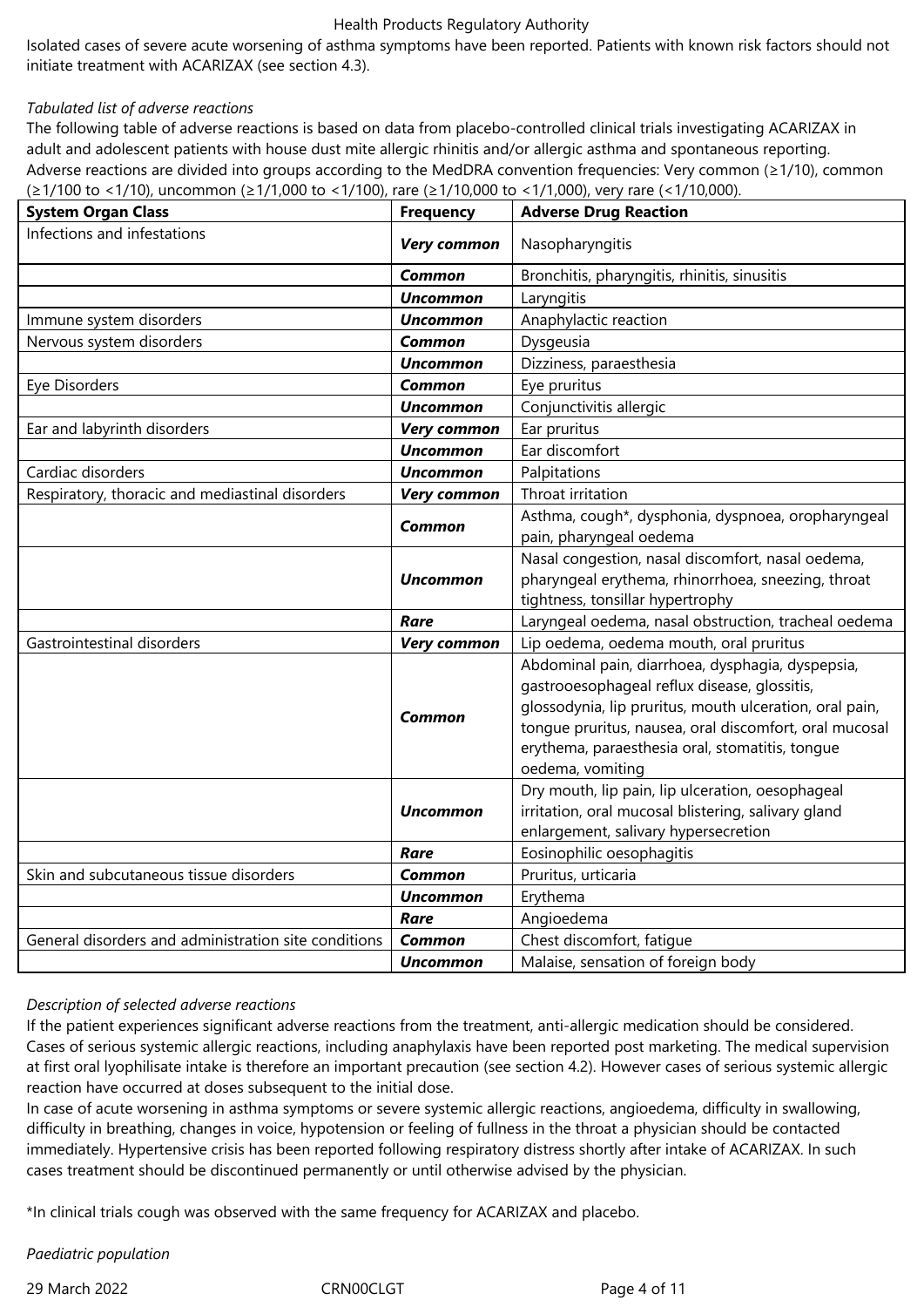have been similar in frequency, type and severity as in adults.

#### Reporting of suspected adverse reactions

Reporting suspected adverse reactions after authorisation of the medicinal product is important. It allows continued monitoring of the benefit/risk balance of the medicinal product. Healthcare professionals are asked to report any suspected adverse reactions via the national reporting system: HPRA Pharmacovigilance Website: www.hpra.ie

#### **4.9 Overdose**

In phase I studies adult patients with house dust mite allergy were exposed to doses u[p to 32 SQ-HD](http://www.imb.ie/)M. No data are available in adolescents regarding exposure to doses above the recommended daily dose of 12 SQ-HDM.

If doses higher than the recommended daily dose are taken, the risk of side effects increases, including the risk of systemic allergic reactions or severe local allergic reactions. In case of severe reactions such as angioedema, difficulty in swallowing, difficulty in breathing, changes in voice, or feeling of fullness in the throat, immediate medical evaluation is needed. These reactions should be treated with relevant symptomatic medication.

#### **5 PHARMACOLOGICAL PROPERTIES**

#### **5.1 Pharmacodynamic properties**

Pharmacotherapeutic group: Allergen extracts, house dust mite ATC code: V01AA03

#### **Mechanism of action**

ACARIZAX is allergy immunotherapy. Allergy immunotherapy with allergen products is the repeated administration of allergens to allergic individuals with the purpose of modifying the immunological response to the allergen.

The immune system is the target for the pharmacodynamic effect of allergy immunotherapy, but the complete and exact mechanism of action regarding the clinical effect is not fully understood. Treatment with ACARIZAX has been demonstrated to induce an increase in house dust mite specific IgG<sub>4</sub> and to induce a systemic antibody response that can compete with IgE in the binding of house dust mite allergens. This effect is observed already after 4 weeks of treatment.

ACARIZAX works by addressing the cause of house dust mite respiratory allergic disease, and clinical effect during treatment has been demonstrated for both upper and lower airways. The underlying protection provided by ACARIZAX leads to improvement in disease control and improved quality of life demonstrated through symptom relief, reduced need for other medications and a reduced risk for exacerbation.

#### **Clinical efficacy in adults**

The efficacy of treatment with ACARIZAX 12 SQ-HDM in house dust mite respiratory allergic disease was investigated in two double-blind, randomised, placebo-controlled trials with different endpoints and in different patient populations. Two thirds of the trial subjects were sensitised to more allergens than just house dust mite. Being sensitised to house dust mite only or to house dust mite and one or more other allergens did not impact the trial results. Supportive evidence from an allergen exposure chamber trial as well as a trial conducted with lower doses is also presented.

#### *Allergic rhinitis*

#### *The MERIT trial (MT-06)*

-The MERIT trial included 992 adults with moderate-to-severe house dust mite allergic rhinitis despite the use of rhinitis pharmacotherapy. Subjects were randomised to approximately 1 year of daily treatment with 12 SQ-HDM, 6 SQ-HDM or placebo and were given free access to standardised rhinitis pharmacotherapy. Subjects were seen by a specialist approximately every two months during the entire trial.

-The primary endpoint was the average daily total combined rhinitis score (TCRS) evaluated during the last 8 weeks of treatment.

 -The TCRS was the sum of the rhinitis symptoms score and the rhinitis medication score. The rhinitis symptoms score evaluated 4 nasal symptoms (runny nose, blocked nose, itching nose, sneezing) daily on a 0-3 scale (no, mild, moderate, severe symptoms), i.e. range of scale is 0-12. The rhinitis medication score was the sum of the score for nasal steroid intake (2 points

29 March 2022 **CRNOOCLGT** Page 5 of 11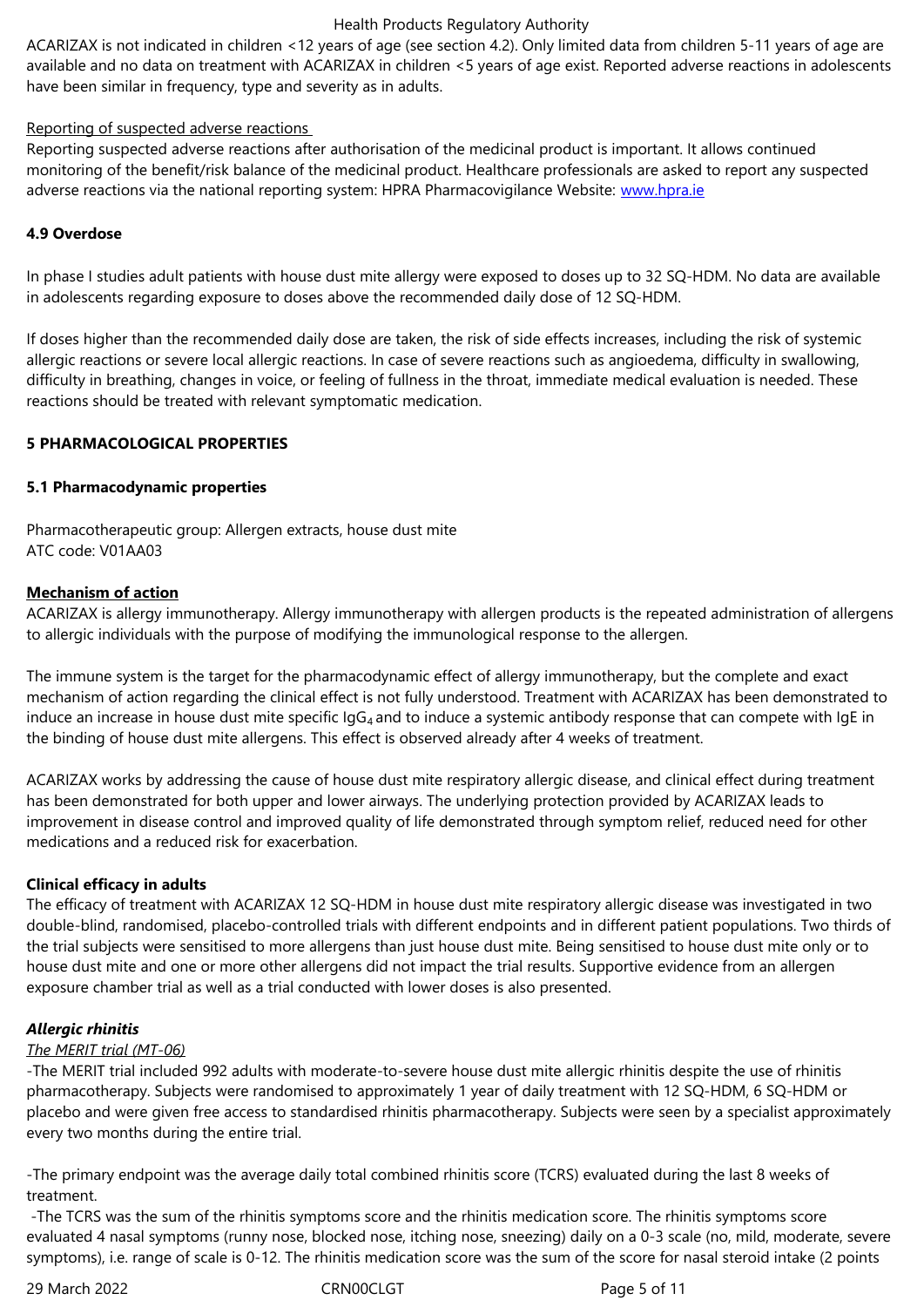per puff, max. 4 puffs/day) and oral antihistamine intake (4 points/tablet, max. 1 tablet/day), i.e. range: 0-12. Thus the TCRS range is: 0-24.

-Additional pre-defined key secondary endpoints were the total combined rhinoconjunctivitis score and rhinoconjunctivitis quality of life (RQLQ).

-Post-hoc analyses of the days with a rhinitis exacerbation were also conducted to further illustrate the clinical relevance of the results.

 - A rhinitis exacerbation was defined as a day where the subject returned to the high level of symptoms required for trial inclusion: a rhinitis symptom score of at least 6 or at least 5 with one symptom rated severe.



#### The MERIT trial: Development over time of the total combined rhinitis score

TCRS: total combined rhinitis score (symptoms + medication score).

The primary endpoint was the average daily TCRS during the last approximately 8 weeks of treatment (weeks ~44-52).

Adjusted means of the average TCRS over time with error bars for the difference in adjusted means. Nonoverlapping intervals indicate a statistically significant difference.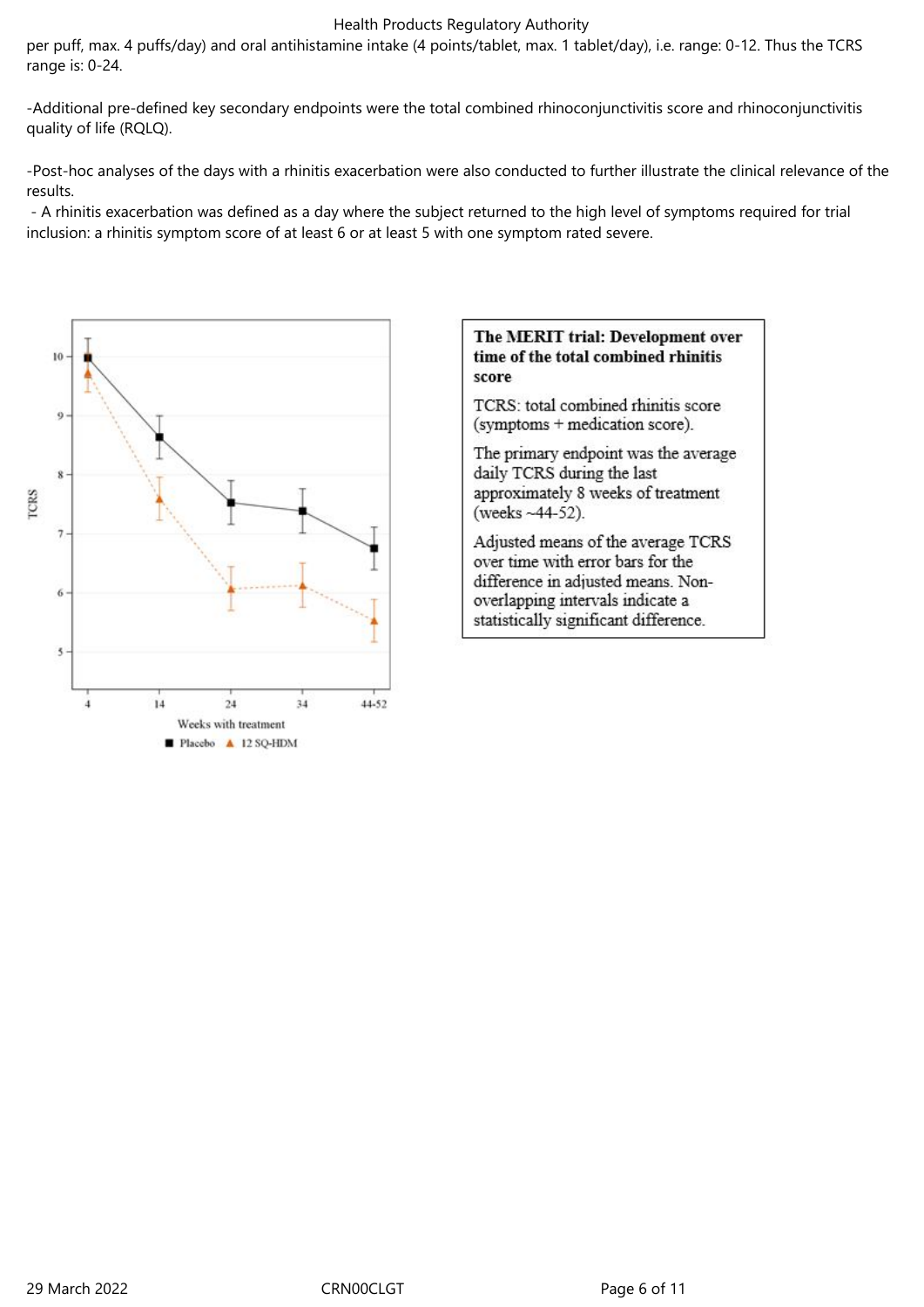| 12 SQ-HDM                                                                                        |                   | <b>Placebo</b>                           |                                                          | <b>Treatment effect</b>                    |                                            |                                                        |  |  |  |
|--------------------------------------------------------------------------------------------------|-------------------|------------------------------------------|----------------------------------------------------------|--------------------------------------------|--------------------------------------------|--------------------------------------------------------|--|--|--|
| <b>N</b>                                                                                         | <b>Score</b>      | N                                        | <b>Score</b>                                             | <b>Absolute</b><br>difference <sup>c</sup> | <b>Relative</b><br>difference <sup>d</sup> | p-value                                                |  |  |  |
|                                                                                                  |                   |                                          |                                                          |                                            |                                            |                                                        |  |  |  |
| 318                                                                                              | 5.71              | 338                                      | 6.81                                                     | 1.09[0.35;1.84]                            | $\sim$                                     | 0.004                                                  |  |  |  |
| 284                                                                                              | 5.53              | 298                                      | 6.76                                                     | 1.22[0.49;1.96]                            | 18%                                        | 0.001                                                  |  |  |  |
| 284                                                                                              | 5.88              | 298                                      | 7.54                                                     | 1.66                                       | 22%                                        |                                                        |  |  |  |
| N                                                                                                | <b>Score</b>      | $\mathbf N$                              | <b>Score</b>                                             | <b>Absolute</b><br>difference <sup>c</sup> | <b>Relative</b><br>difference <sup>d</sup> | p-value                                                |  |  |  |
|                                                                                                  |                   |                                          |                                                          |                                            |                                            |                                                        |  |  |  |
| 284                                                                                              | 2.76              | 298                                      | 3.30                                                     | 0.54[0.18;0.89]                            | 16%                                        | 0.003                                                  |  |  |  |
| 284                                                                                              | 2.98              | 298                                      | 3.98                                                     | 1.00                                       | 25%                                        |                                                        |  |  |  |
|                                                                                                  |                   |                                          |                                                          |                                            |                                            |                                                        |  |  |  |
| 284                                                                                              | 2.22              | 298                                      | 2.83                                                     | $0.60$ [0.08;1.13]                         | 21%                                        | 0.024                                                  |  |  |  |
| 284                                                                                              | 2.83              | 298                                      | 4.00                                                     | 1.17                                       | 29%                                        |                                                        |  |  |  |
|                                                                                                  |                   |                                          |                                                          |                                            |                                            |                                                        |  |  |  |
| 241                                                                                              | 7.91              | 257                                      | 9.12                                                     | 1.21[0.13;2.28]                            | 13%                                        | 0.029                                                  |  |  |  |
| 241                                                                                              | 8.38              | 257                                      | 10.05                                                    | 1.67                                       | 17%                                        |                                                        |  |  |  |
| Rhinoconjunctivitis quality of life questionnaire (RQLQ(S)) score                                |                   |                                          |                                                          |                                            |                                            |                                                        |  |  |  |
| 229                                                                                              | 1.38              | 240                                      | 1.58                                                     | $0.19e$ [0.02;0.37]                        | 12%                                        | 0.031                                                  |  |  |  |
| 229                                                                                              | 1.25              | 240                                      | 1.46                                                     | 0.21                                       | 14%                                        |                                                        |  |  |  |
| N                                                                                                | <b>Proportion</b> | N                                        | <b>Proportion</b>                                        |                                            |                                            | p-value                                                |  |  |  |
|                                                                                                  |                   |                                          |                                                          |                                            |                                            |                                                        |  |  |  |
| 284                                                                                              | 5.33%             | 298                                      | 11.14%                                                   | 0.45 [0.28;0.72]                           |                                            | 0.001                                                  |  |  |  |
| Probability of having a day with a rhinitis exacerbation despite use of rhinitis pharmacotherapy |                   |                                          |                                                          |                                            |                                            |                                                        |  |  |  |
| 284                                                                                              | 3.43%             | 298                                      | 6.50%                                                    |                                            |                                            | 0.005                                                  |  |  |  |
|                                                                                                  |                   | Total combined rhinoconjunctivitis score | Probability of having a day with a rhinitis exacerbation |                                            |                                            | Odds ratio <sup>†</sup> [95% CL]<br>$0.51$ [0.32;0.81] |  |  |  |

N: number of subjects in treatment group with data available for the analysis. CL: confidence limits

<sup>a</sup> FAS-MI: full analysis set with multiple imputations. The analysis treats subjects who discontinued the trial before the efficacy assessment period as placebo subjects. For the primary analysis (FAS-MI) only the absolute difference was pre-specified. <sup>b</sup> FAS: full analysis set. All available data used to its full extent, i.e. subjects who provided data during the efficacy assessment period.

<sup>c</sup> Absolute difference: placebo minus 12 SQ-HDM, 95% confidence limits.

<sup>d</sup> Relative difference to placebo: placebo minus 12 SQ-HDM divided by placebo.

<sup>e</sup> The difference between 12 SQ-HDM and placebo was primarily driven by differences in three domains: sleep problems, practical problems and nose symptoms.

<sup>f</sup> Odds ratio for having a rhinitis exacerbation: 12 SQ-HDM over placebo.

# *Supportive evidence – allergic rhinitis*

A randomised, double-blind, placebo-controlled phase II trial was conducted in an allergen exposure chamber in 124 adults with house dust mite allergic rhinitis. Before each allergen challenge, subjects were washed out of all allergy pharmacotherapy. At the end-of-trial allergen challenge after 24 weeks of treatment with 12 SQ-HDM, 6 SQ-HDM or placebo, the mean rhinitis symptoms score was 7.45 [6.57;8.33] in the placebo group and 3.83 [2.94;4.72] in the 12 SQ-HDM group, corresponding to an absolute difference of 3.62 and a relative difference of 49% (95% confidence interval [35%;60%], p<0.001). The difference between 12 SQ-HDM and placebo was also statistically significant at 16 weeks (mean scores of 4.82 and 6.90, difference of 2.08 corresponding to 30%, 95% CI [17%;42%], p<0.001) and at 8 weeks (mean scores of 5.34 and 6.71, difference of 1.37 corresponding to 20%, 95% CI [7%;33%], p=0.007).

# *Allergic asthma*

## *The MITRA trial (MT-04)*

The MITRA trial included 834 adults with house dust mite allergic asthma not well-controlled by daily use of inhaled corticosteroid (ICS) corresponding to 400-1200 µg budesonide. All subjects received 7-12 months' treatment with 12 SQ-HDM, 6 SQ-HDM or placebo in addition to ICS and short-acting beta-agonist prior to ICS reduction. No titration phase to establish the lowest maintenance dose of ICS was conducted prior to randomisation. Efficacy was assessed by time to first moderate or severe asthma exacerbation under ICS reduction over the last 6 months of 13-18 months of treatment.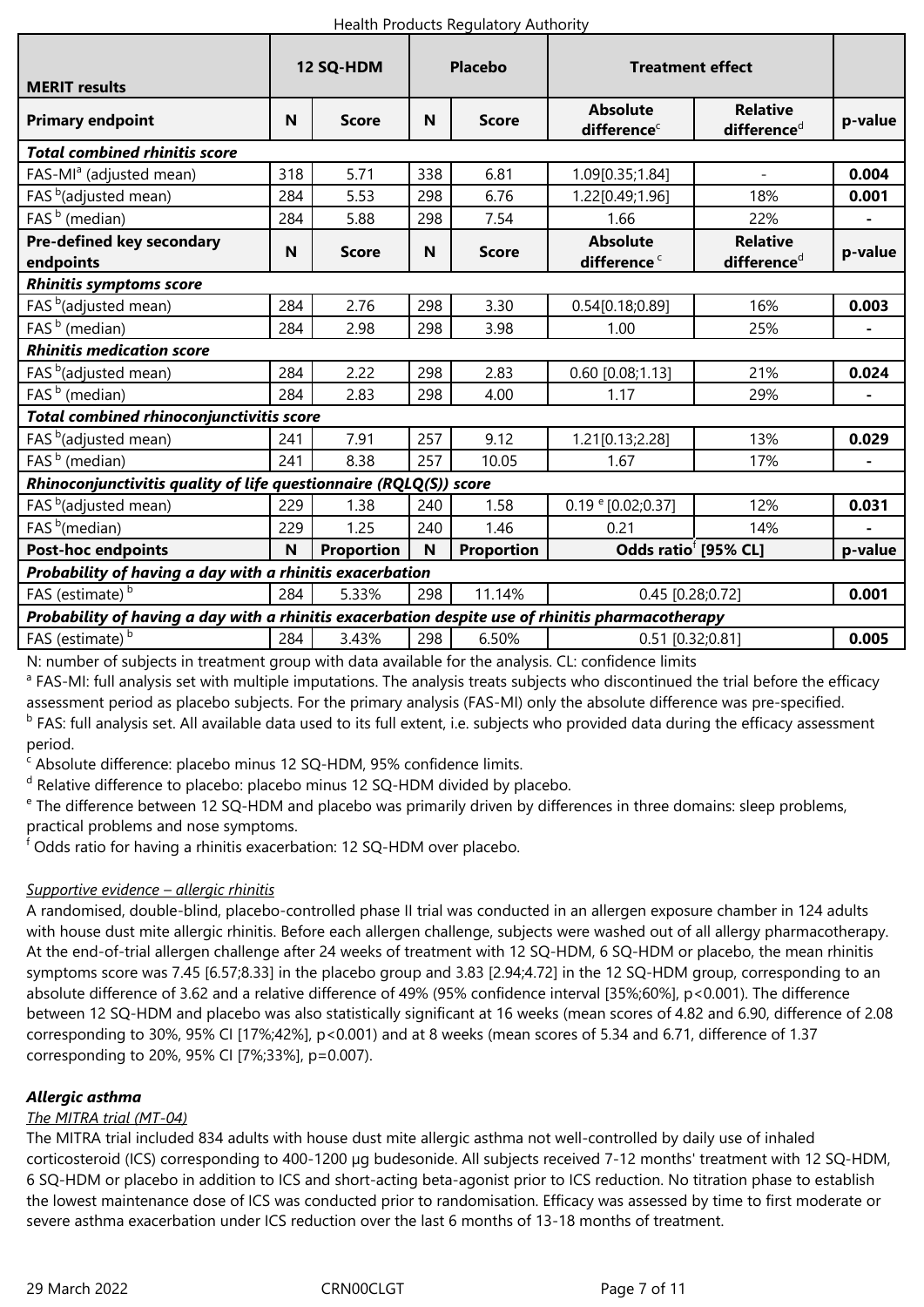-The definition of a moderate asthma exacerbation was fulfilled if the subject experienced one or more of the 4 criteria below, and it led to change in treatment:

- Nocturnal awakening or increase in symptoms: nocturnal awakening(s) due to asthma requiring short-acting  $β_2$  agonist (SABA) for two consecutive nights or increase of ≥0.75 from baseline in daily symptom score on two consecutive days.

 - Increased SABA use: increase from baseline in occasions of SABA use on two consecutive days (minimum increase: 4 puffs/day).

 - Deterioration in lung function: ≥20% decrease in PEF from baseline on at least two consecutive mornings/evenings or ≥20% decrease in FEV1 from baseline.

- Healthcare visit: visit to the emergency room / trial site for asthma treatment not requiring systemic corticosteroids.

-A severe asthma exacerbation was defined as experiencing at least one of the two following:

- Need for systemic corticosteroids for ≥3 days

- Emergency room visit requiring systemic corticosteroids or hospitalisation for ≥12h.



| <b>MITRA</b> results                                        |     | 12 SQ-HDM |     | <b>Placebo</b> | <b>Efficacy</b><br>12 SQ-HDM over placebo |                                    | p-value |  |  |
|-------------------------------------------------------------|-----|-----------|-----|----------------|-------------------------------------------|------------------------------------|---------|--|--|
|                                                             |     | n(%)      | N   | n(%)           | <b>Hazard ratio</b><br>[95% CL]           | <b>Risk reduction</b> <sup>a</sup> |         |  |  |
| <b>Primary endpoint</b>                                     |     |           |     |                |                                           |                                    |         |  |  |
| Any exacerbation, moderate or severe<br>$(FAS-MI)^b$        | 282 | 59 (21%)  | 277 | 83 (30%)       | $0.69$ [0.50;0.96]                        | 31%                                | 0.027   |  |  |
| Any exacerbation, moderate or severe (FAS) <sup>c</sup>     | 248 | 59 (24%)  | 257 | 83 (32%)       | $0.66$ [0.47;0.93]                        | 34%                                | 0.017   |  |  |
| Pre-defined analyses of components of the primary endpoint  |     |           |     |                |                                           |                                    |         |  |  |
| Nocturnal awakening or increase in<br>symptoms <sup>c</sup> | 248 | 39 (16%)  | 257 | 57 (22%)       | $0.64$ [0.42;0.96]                        | 36%                                | 0.031   |  |  |
| Increased SABA use c                                        | 248 | 18 (7%)   | 257 | 32 (12%)       | $0.52$ [0.29;0.94]                        | 48%                                | 0.029   |  |  |
| Deterioration in lung function <sup>c</sup>                 | 248 | 30 (12%)  | 257 | 45 (18%)       | $0.58$ [0.36;0.93]                        | 42%                                | 0.022   |  |  |
| Severe exacerbation c                                       | 248 | 10 (4%)   | 257 | 18 (7%)        | $0.49$ [0.23;1.08]                        | 51%                                | 0.076   |  |  |

N: number of subjects in treatment group with data available for the analysis.

n (%): number and percentage of subjects in treatment group meeting criterion.

CL: confidence limits

<sup>a</sup> Estimated by hazard ratio

<sup>b</sup> FAS-MI: full analysis set with multiple imputations. The analysis treats subjects who discontinued the trial before the efficacy assessment period as placebo subjects.

<sup>c</sup> FAS: full analysis set. All available data used to its full extent, i.e. including all subjects who provided data during the efficacy assessment period.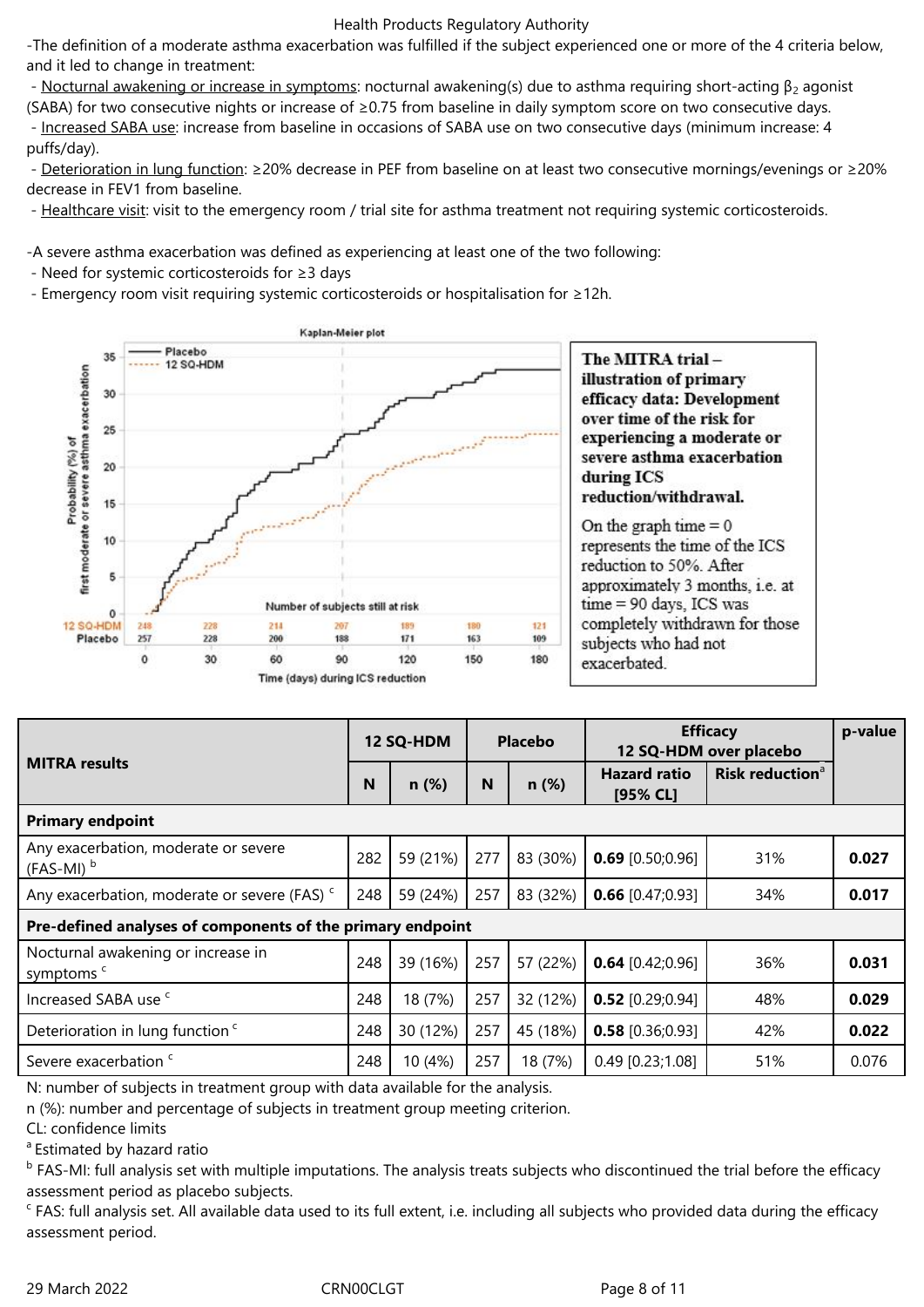Post-hoc analyses of the asthma symptoms and symptomatic medication use in the last 4 weeks of the treatment period prior to reduction of inhaled corticosteroids were also conducted to investigate the effect of ACARIZAX as add-on to inhaled corticosteroid. The analyses looked at asthma daytime and nocturnal symptom scores, nocturnal awakenings, and SABA intake. The post-hoc analyses showed numerical differences consistently in favour of 12 SQ-HDM over placebo for all parameters investigated during the last 4 weeks prior to inhaled corticosteroid reduction. The differences were only statistically significant for the asthma daytime symptom score ( $p=0.0450$ ) and the odds for no nocturnal awakenings ( $p=0.0409$ ).

#### *Supportive evidence – allergic asthma*

In a double-blind, randomised, placebo-controlled phase II trial, 604 subjects ≥14 years old with house dust mite allergic asthma controlled by inhaled corticosteroids (100-800µg budesonide) and a clinical history of house dust mite allergic rhinitis were randomised to approximately 1 year of treatment with 1, 3 or 6 SQ-HDM or placebo. At the 4-week end-of-trial efficacy evaluation period, the mean change from baseline in the daily ICS dose was 207.6 µg budesonide in the 6 SQ-HDM group and 126.3 µg in the placebo group corresponding to an absolute difference of 81 µg budesonide per day (95% confidence interval [27;136], p= 0.004. Relative mean and median ICS reductions from baseline were 42% and 50% for 6 SQ-HDM and 15% and 25% for placebo. In a post-hoc analysis of a subgroup (N=108) of subjects with lower asthma control and ICS ≥400 µg budesonide, the mean change from baseline in the daily ICS dose was 384.4 µg budesonide in the 6 SQ-HDM group and 57.8 µg in the placebo group corresponding to an absolute difference between 6 SQ-HDM and placebo of 327 µg budesonide per day (95% CI [182;471], p<0.0001, post-hoc analysis).

## **Paediatric population**

#### *Allergic rhinitis:*

#### *Children 5-11 years of age*

Clinical experience in treatment of allergic rhinitis with ACARIZAX in children <12 years of age has not been established.

#### *Adolescents 12-17 years of age*

The efficacy of treatment with 12 SQ-HDM in house dust mite allergic rhinitis in adolescents was investigated in two double-blind, randomised, placebo-controlled trials (P001 and TO-203-3-2). In these studies a proportion of the subjects were adolescents.

-The P001 trial included 189 adolescents (of 1482 subjects randomised in total) with moderate-to-severe house dust mite allergic rhinitis/rhinoconjunctivitis with or without asthma. Subjects were randomised to approximately 1 year of daily treatment with 12 SQ-HDM or placebo and were given free access to standardised rhinitis pharmacotherapy.

The primary endpoint was the average daily total combined rhinitis score (TCRS) evaluated during the last 8 weeks of treatment.

After 1 year of treatment with 12 SQ-HDM, an absolute difference in medians of 1.0 (95% confidence interval [0.1; 2.0]) and a relative difference of 22% (p=0.024) compared to placebo was found in the adolescent group. -The TO-203-3-2 trial included 278 adolescents (of 851 subjects randomised in total) with moderate-to-severe persistent house dust mite allergic rhinitis. Subjects were randomised to approximately 1 year of daily treatment with 12 SQ-HDM, 6 SQ-HDM, or placebo and were given free access to standardised rhinitis pharmacotherapy.

The primary endpoint was the average daily TCRS evaluated during the last 8 weeks of treatment.

At the end-of-trial after 1 year of treatment with 12 SQ-HDM, an absolute difference in means of 1.0 (95% confidence interval [0.1; 1.9], p=0.037) and a relative difference of 20% compared to placebo was found in the adolescent group.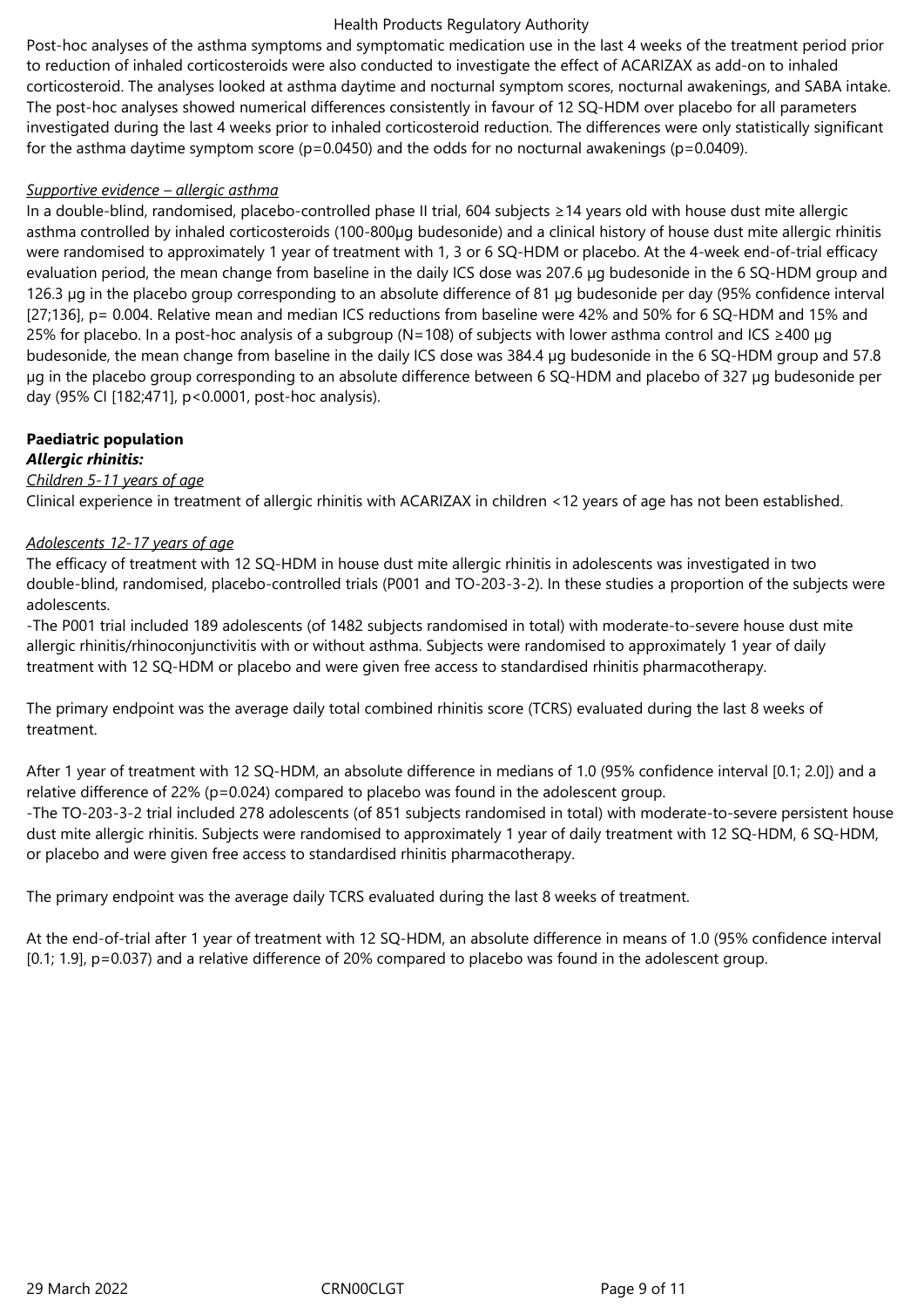| Health Products Regulatory Authority |  |
|--------------------------------------|--|
|--------------------------------------|--|

| <b>Adolescent subgroups</b>   |    | 12<br>SQ-HDM | <b>Placebo</b> |              | <b>Treatment effect</b>       |                                  |         |
|-------------------------------|----|--------------|----------------|--------------|-------------------------------|----------------------------------|---------|
| <b>Primary endpoint: TCRS</b> | N  | <b>Score</b> | N              | <b>Score</b> | <b>Absolute difference</b>    | Relative difference <sup>d</sup> | p-value |
| <b>P001</b>                   |    |              |                |              |                               |                                  |         |
| FAS(adjusted mean)            | 76 | 3.6          | 84             | 4.8          | 1.2 <sup>a</sup><br>[0.1;2.3] | 25%                              | < 0.05  |
| FAS (median)                  | 76 | 3.3          | 84             | 4.3          | $1.0b$ [0.1;2.0]              | 22%                              | 0.024   |
| TO-203-3-2                    |    |              |                |              |                               |                                  |         |
| FAS(adjusted mean)            | 99 | 4.1          | 92             | 5.1          | 1.0 <sup>c</sup><br>[0.1;1.9] | 20%                              | 0.037   |
| FAS (median)                  | 99 | 4.2          | 92             | 5.2          | 1.0                           | 19%                              |         |

TCRS: total combined rhinitis score

<sup>a</sup>: ANCOVA

<sup>b</sup>: Hodges-Lehmann estimate with 95% confidence intervals (primary analysis in the P001 trial)

<sup>c</sup>: Linear mixed-effects model (primary analysis in the TO-203-3-2 trial)

<sup>d</sup>: Relative difference to placebo: placebo minus 12 SQ-HDM divided by placebo

#### *Allergic asthma:*

#### *Paediatric population 5-17 years of age*

Clinical experience in treatment of allergic asthma with ACARIZAX in children <18 years of age has not been established. The European Medicines Agency has waived the obligation to submit the results of studies with ACARIZAX in children under the age of 5 in house dust mite respiratory allergy (treatment of allergic rhinitis, treatment of asthma).

#### Elderly population

ACARIZAX is not indicated in patients >65 years of age (see section 4.2). Limited safety and tolerability data exist for elderly patients >65 years of age.

#### Long-term treatment

International treatment guidelines refer to a treatment period of 3 years for allergy immunotherapy to achieve disease modification. Efficacy data is available for 18 months of treatment with ACARIZAX from the MITRA trial. Long-term efficacy has not been established.

#### **5.2 Pharmacokinetic properties**

No clinical studies investigating the pharmacokinetic profile and metabolism of ACARIZAX have been conducted. The effect of allergy immunotherapy is mediated through immunological mechanisms, and there is limited information available on the pharmacokinetic properties.

The active molecules of an allergen extract are composed primarily of proteins. For sublingually administered allergy immunotherapy products, studies have shown that no passive absorption of the allergen through the oral mucosa occurs. Evidence points towards the allergen being taken up through the oral mucosa by dendritic cells, in particular Langerhans cells. Allergen which is not absorbed in this manner is expected to be hydrolysed to amino acids and small polypeptides in the lumen of the gastrointestinal tract. There is no evidence to suggest that the allergens present in ACARIZAX are absorbed into the vascular system after sublingual administration to any significant extent.

## **5.3 Preclinical safety data**

Conventional studies of general toxicology and toxicity to reproduction in mice have revealed no special hazards to humans.

#### **6 PHARMACEUTICAL PARTICULARS**

#### **6.1 List of excipients**

Gelatine (fish source) Mannitol Sodium hydroxide (for pH adjustment)

29 March 2022 **CRNOOCLGT** CRNOOCLGT Page 10 of 11